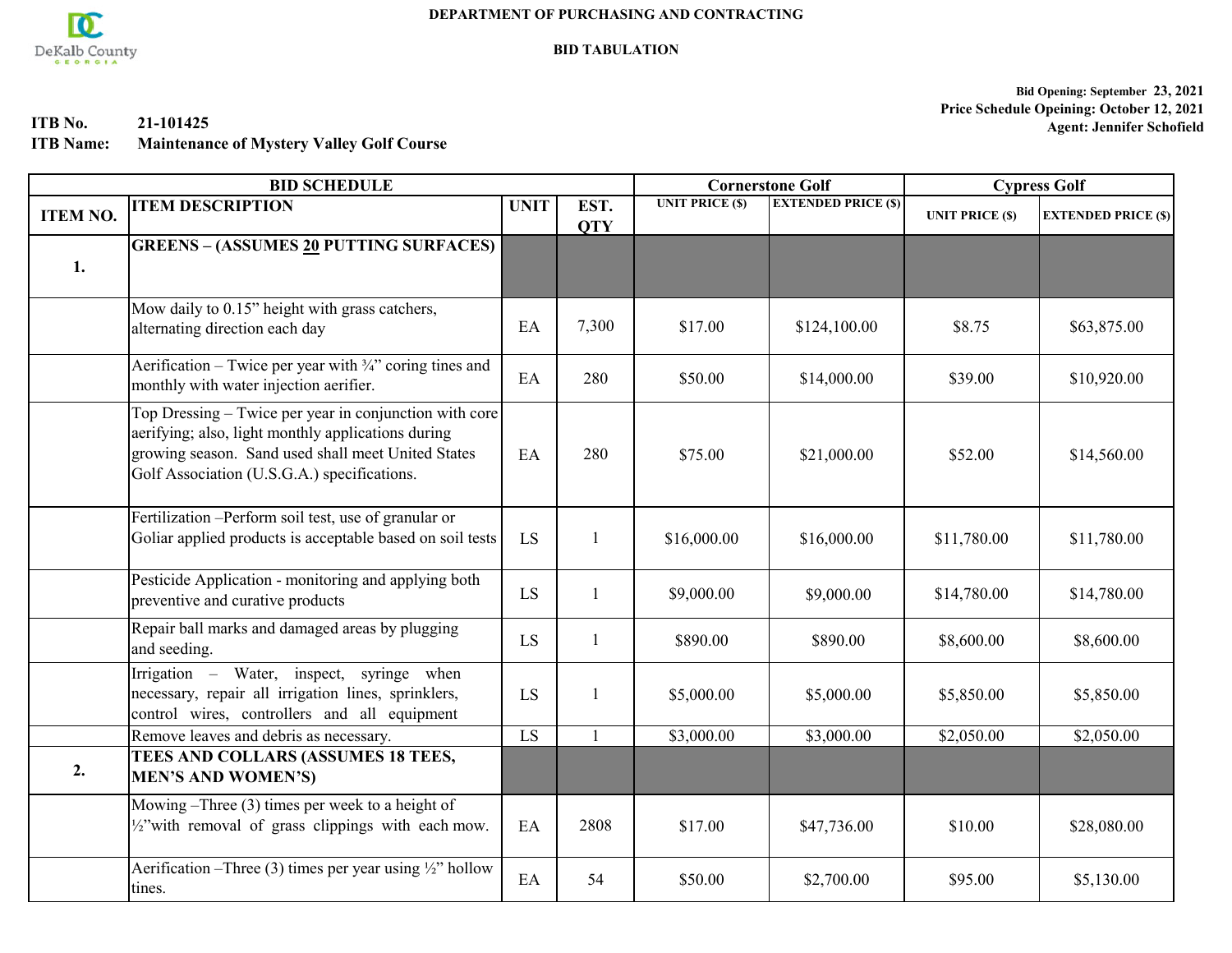

#### **BID TABULATION**

**Bid Opening: September 23, 2021 Price Schedule Opeining: October 12, 2021 Agent: Jennifer Schofield**

**ITB No. 21-101425**

**ITB Name: Maintenance of Mystery Valley Golf Course**

|                 | <b>BID SCHEDULE</b>                                                                                                                                                                                                               | <b>Cornerstone Golf</b> |                    | <b>Cypress Golf</b>    |                            |                        |                            |
|-----------------|-----------------------------------------------------------------------------------------------------------------------------------------------------------------------------------------------------------------------------------|-------------------------|--------------------|------------------------|----------------------------|------------------------|----------------------------|
| <b>ITEM NO.</b> | <b>ITEM DESCRIPTION</b>                                                                                                                                                                                                           | <b>UNIT</b>             | EST.<br><b>QTY</b> | <b>UNIT PRICE (\$)</b> | <b>EXTENDED PRICE (\$)</b> | <b>UNIT PRICE (\$)</b> | <b>EXTENDED PRICE (\$)</b> |
|                 | Top Dressing – Three $(3)$ times per year in<br>conjunction with aerification process. Four (4)<br>additional applications during over-seeding and<br>transitional periods. Sand must meet U.S.G.A.<br>specifications.            | EA                      | 126                | \$75.00                | \$9,450.00                 | \$38.00                | \$4,788.00                 |
|                 | Fertilization - Perform soil test, use of granular or<br>Goliar applied products is acceptable based on soil tests                                                                                                                | LS                      |                    | \$10,000.00            | \$10,000.00                | \$5,200.00             | \$5,200.00                 |
|                 | Herbicide - Post emergence Herbicide shall be applied<br>after annual weeds emerge or when new growth<br>of<br>appears. Postemergence<br>weeds<br>perennial<br>herbicides shall be applied in the fall and late spring<br>months. | LS                      |                    | \$8,000.00             | \$8,000.00                 | \$6,100.00             | \$6,100.00                 |
|                 | Fill divots and remove leaves and debris after and<br>prior to mowing activities.                                                                                                                                                 | LS                      |                    | \$3,000.00             | \$3,000.00                 | \$6,700.00             | \$6,700.00                 |
|                 | Irrigation – Water approximately 1" per week, inspect<br>and repair of all irrigation lines, sprinklers,<br>control wire, controllers and all equipment<br>associated with irrigation system.                                     | LS                      |                    | \$3,000.00             | \$3,000.00                 | \$13,800.00            | \$13,800.00                |
|                 | Over seeding – Seed perennial ryegrass on tees<br>in early October for winter play.                                                                                                                                               | LS                      |                    | \$6,000.00             | \$6,000.00                 | \$6,300.00             | \$6,300.00                 |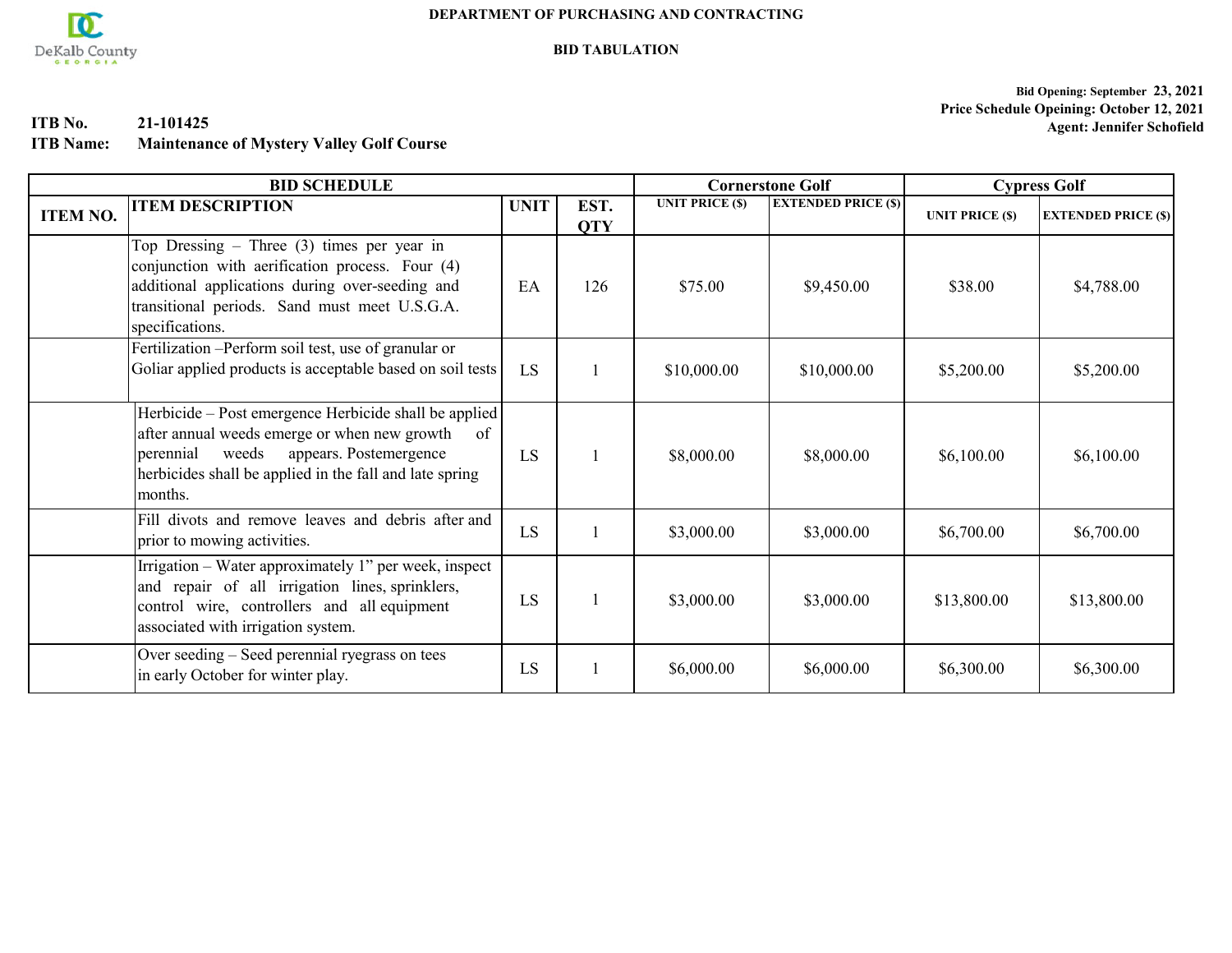

**BID TABULATION**

**ITB No. 21-101425**

**ITB Name: Maintenance of Mystery Valley Golf Course**

**Bid Opening: September 23, 2021 Price Schedule Opeining: October 12, 2021 Agent: Jennifer Schofield**

| <b>BID SCHEDULE</b> |                                                                                                                                                                                                                                                                                        |             |                    | <b>Cornerstone Golf</b> |                            | <b>Cypress Golf</b>    |                            |
|---------------------|----------------------------------------------------------------------------------------------------------------------------------------------------------------------------------------------------------------------------------------------------------------------------------------|-------------|--------------------|-------------------------|----------------------------|------------------------|----------------------------|
| <b>ITEM NO.</b>     | <b>ITEM DESCRIPTION</b>                                                                                                                                                                                                                                                                | <b>UNIT</b> | EST.<br><b>QTY</b> | <b>UNIT PRICE (\$)</b>  | <b>EXTENDED PRICE (\$)</b> | <b>UNIT PRICE (\$)</b> | <b>EXTENDED PRICE (\$)</b> |
| 3.                  | <b>FAIRWAYS AND SEMI-ROUGH (ASSUMES 18)</b><br><b>HOLES</b> )                                                                                                                                                                                                                          |             |                    |                         |                            |                        |                            |
|                     | Mowing -Twice per week during growing season,<br>March through November to a height of $\frac{1}{2}$ ". Once per<br>week during November through March to a height of<br>$\frac{1}{2}$ . Remove all grass clippings after each mow and<br>remove all debris and trash prior to mowing. | EA          | 1440               | \$22.00                 | \$31,680.00                | \$30.00                | \$43,200.00                |
|                     | Aerification – Twice per year with $\frac{3}{4}$ " tines.                                                                                                                                                                                                                              | EA          | 36                 | \$200.00                | \$7,200.00                 | \$270.00               | \$9,720.00                 |
|                     | Fertilization - Perform soil test, use of granular or<br>Goliar applied products is acceptable based on soil<br>tests                                                                                                                                                                  | LS          |                    | \$35,000.00             | \$35,000.00                | \$29,300.00            | \$29,300.00                |
|                     | Pesticide Applications - spring and fall pre-<br>emergent application and summer and winter pros-<br>emergent application. All materials to be applied<br>according to label rate by a licensed applicator.                                                                            | LS          |                    | \$20,000.00             | \$20,000.00                | \$22,600.00            | \$22,600.00                |
|                     | Herbicide - Post emergence shall be applied after<br>annual weeds emerge or when new growth of<br>perennial weeds appears. Postemergence<br>herbicides shall be applied in the fall and late<br>spring months.                                                                         | LS          |                    | \$9,000.00              | \$9,000.00                 | \$25,600.00            | \$25,600.00                |
|                     | Irrigation - Water 1" per week, inspect and repair<br>all irrigation lines, sprinklers, control wire,<br>controllers and all equipment associated with<br>irrigation system.                                                                                                           | LS          |                    | \$9,000.00              | \$9,000.00                 | \$12,200.00            | \$12,200.00                |
| $\overline{4}$ .    | <b>ROUGH</b>                                                                                                                                                                                                                                                                           |             |                    |                         |                            |                        |                            |
|                     | Mowing -Mow every two weeks to a height of<br>$2$ ".                                                                                                                                                                                                                                   | LS          |                    | \$25,000.00             | \$25,000.00                | \$69,300.00            | \$69,300.00                |
|                     | Remove all leaves, trash and debris daily.                                                                                                                                                                                                                                             | LS          |                    | \$10,000.00             | \$10,000.00                | \$520.00               | \$520.00                   |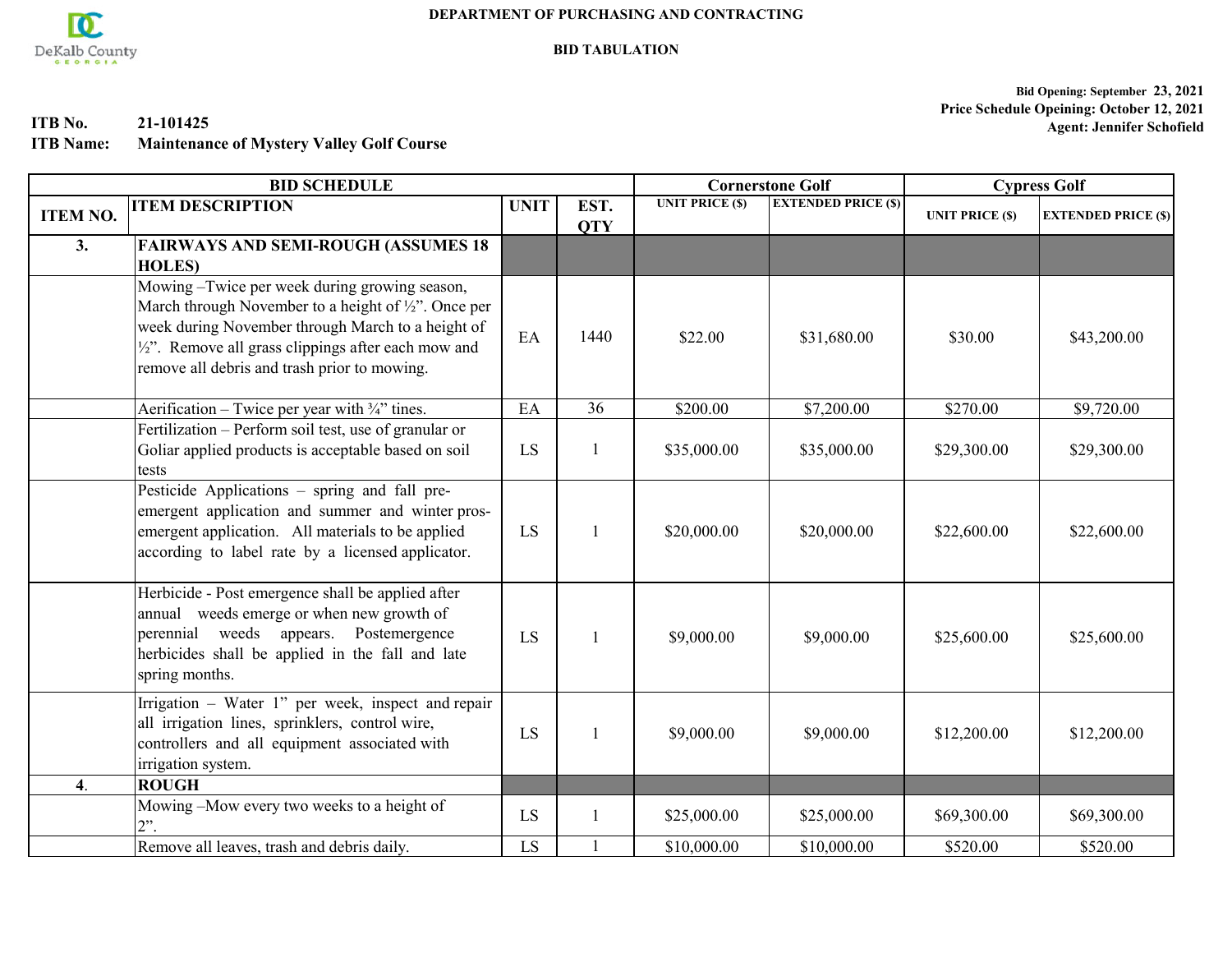

**BID TABULATION**

**ITB No. 21-101425**

**ITB Name: Maintenance of Mystery Valley Golf Course**

**Bid Opening: September 23, 2021 Price Schedule Opeining: October 12, 2021 Agent: Jennifer Schofield**

| <b>BID SCHEDULE</b> |                                                                                                                                          |             |                    | <b>Cornerstone Golf</b> |                            | <b>Cypress Golf</b>    |                            |
|---------------------|------------------------------------------------------------------------------------------------------------------------------------------|-------------|--------------------|-------------------------|----------------------------|------------------------|----------------------------|
| <b>ITEM NO.</b>     | <b>ITEM DESCRIPTION</b>                                                                                                                  | <b>UNIT</b> | EST.<br><b>QTY</b> | <b>UNIT PRICE (\$)</b>  | <b>EXTENDED PRICE (\$)</b> | <b>UNIT PRICE (\$)</b> | <b>EXTENDED PRICE (\$)</b> |
| 5.                  | <b>BUNKERS</b>                                                                                                                           |             |                    |                         |                            |                        |                            |
|                     | Mow banks with fairways every 14 days                                                                                                    | LS          |                    | \$15,000.00             | \$15,000.00                | \$5,800.00             | \$5,800.00                 |
|                     | Remove trash, debris and weeds daily                                                                                                     | LS          |                    | \$5,000.00              | \$5,000.00                 | \$2,200.00             | \$2,200.00                 |
|                     | Rake daily                                                                                                                               | LS          |                    | \$25,000.00             | \$25,000.00                | \$41,600.00            | \$41,600.00                |
|                     | Edge quarterly                                                                                                                           | LS          |                    | \$10,000.00             | \$10,000.00                | \$11,900.00            | \$11,900.00                |
|                     | Replace sand as needed, using sand that meets<br>U.S.G.A. specifications <i>and approved by the</i> <sup>County.</sup>                   | LS          |                    | \$25,000.00             | \$25,000.00                | \$13,000.00            | \$13,000.00                |
| 6.                  | <b>CART PATH</b>                                                                                                                         |             |                    |                         |                            |                        |                            |
|                     | Blow leaves and debris from cart path daily                                                                                              | LS          |                    | \$6,000.00              | \$6,000.00                 | \$8,000.00             | \$8,000.00                 |
|                     | Scoop up silt on cart path when needed                                                                                                   | LS          |                    | \$1,000.00              | \$1,000.00                 | \$2,000.00             | \$2,000.00                 |
|                     | Repair pot holes and cracks as needed                                                                                                    | LS          |                    | \$2,000.00              | \$2,000.00                 | \$2,400.00             | \$2,400.00                 |
| 17.                 | LAKES, CREEKS, DITCHES, AND OTHER<br><b>NATURAL AREAS</b>                                                                                |             |                    |                         |                            |                        |                            |
|                     | Remove trash and debris after storm events                                                                                               | LS          |                    | \$3,000.00              | \$3,000.00                 | \$2,097.00             | \$2,097.00                 |
|                     | Mow or trim lake banks, riverbanks, ditches and creek<br>along with rough                                                                | LS          |                    | \$6,000.00              | \$6,000.00                 | \$2,400.00             | \$2,400.00                 |
|                     | Remove volunteer trees as necessary to maintain line<br>of sight and playability of golf hole.                                           | LS          |                    | \$4,000.00              | \$4,000.00                 | \$3,300.00             | \$3,300.00                 |
| 8.                  | <b>CLUBHOUSE GROUNDS AND</b><br><b>PRACTICE FACILITY</b>                                                                                 |             |                    |                         |                            |                        |                            |
|                     | Mow grass areas weekly around clubhouse and<br>practice facility.                                                                        | LS.         |                    | \$12,000.00             | \$12,000.00                | \$7,000.00             | \$7,000.00                 |
|                     | Pick up trash and debris daily around clubhouse and<br>practice range and putting green                                                  | LS          |                    | \$6,000.00              | \$6,000.00                 | \$2,400.00             | \$2,400.00                 |
|                     | Trim fence lines, curbs, around signs, around the<br>clubhouse, yardage markers, ball washer stands,<br>benches, and around trees weekly | LS          |                    | \$6,000.00              | \$6,000.00                 | \$2,400.00             | \$2,400.00                 |